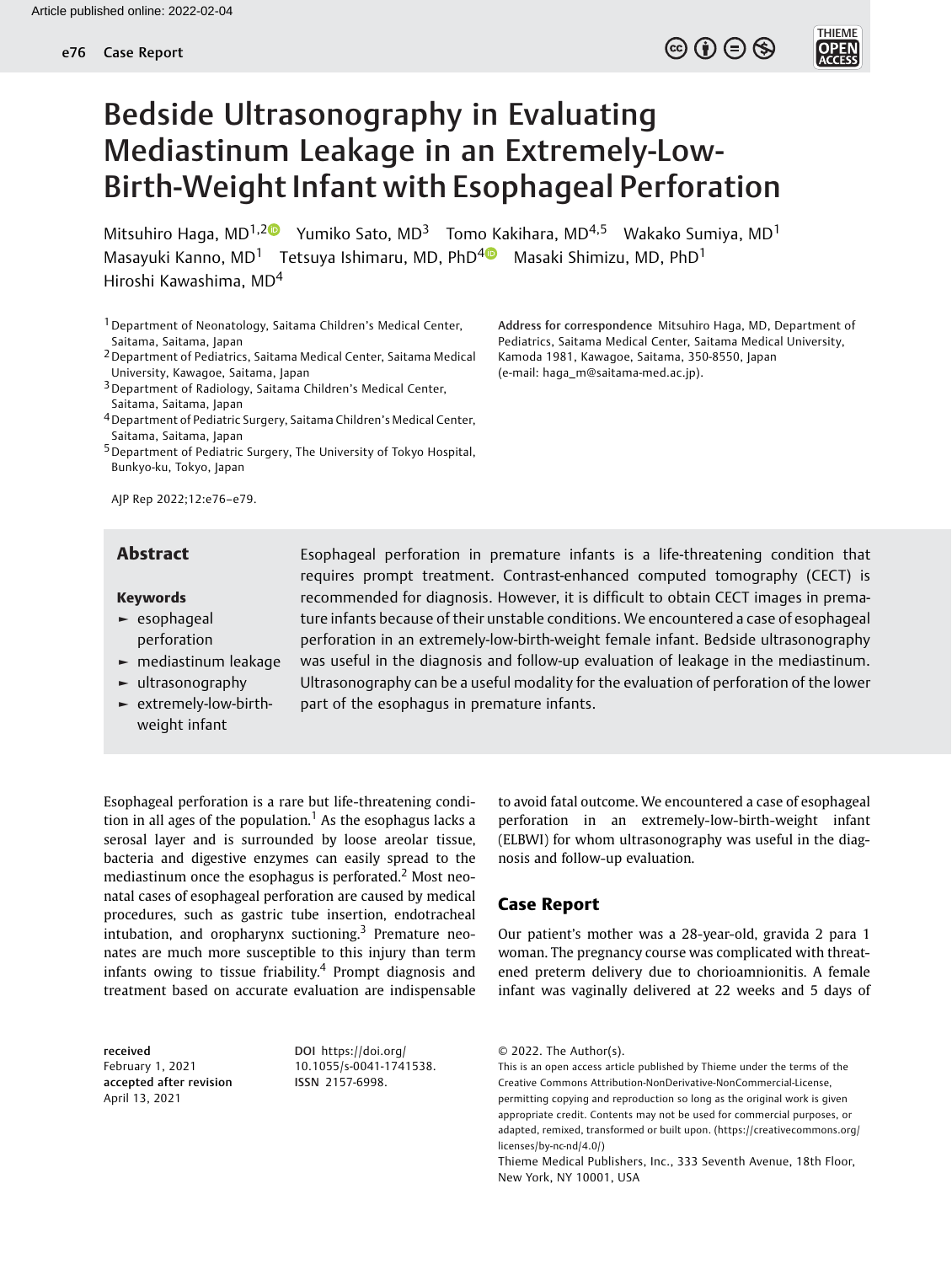gestational age. The birth body weight was 500 g, and Apgar scores were 2 at 1 minute and 4 at 5 minutes. She was intubated at the delivery room immediately after birth, and a gastric tube was inserted without any resistance. She was hospitalized to our neonatal intensive care unit and treated with artificial surfactant replacement for respiratory distress syndrome. She developed grade II intraventricular hemorrhage at 2 days of life.

The gastric tube was replaced at 7 days of life as a routine procedure, and its placement was confirmedwith auscultation method. Further, 0.5mL of the mother's milk was administered through the tube every 3 hour after replacement. On the following day (8 days of life), a small amount of blood was found in the aspirate from the gastric tube. Chest X-ray showed an oval-shaped radiolucent area in the lower part of the mediastinum and malposition of the gastric tube (►Fig. 1). Bedside ultrasonography with 6 to 15MHz linear transducer (LOGIQ S8; GE Healthcare, Waukesha, WI) was performed by a radiologist who had much experience in pediatric ultrasonography. It showed a round-shaped hypoechoic area under a hyperechoicline on the right anterior side of thelower thoracic esophagus (►Fig. 2A). The maximum diameter of the hypoechoic area was approximately 16 mm in the sagittal view (►Fig. 2B). These sonographic findings were consistent with the collection of air (hyperechoic line) and fluid (hypoechoic area) in the posterior mediastinum. With the findings of plain radiography, we diagnosed esophageal perforation due to the malposition of the gastric tube.

The gastric tube was immediately removed after the diagnosis was made. The patient was treated with total parental nutrition and broad-spectrum antibiotics and antifungal drugs. For decompressing the stomach and aspirating the digestive fluid, we carefully inserted feeding tubes in the stomach and the middle part of the esophagus while intermittently capturing X-ray photographs using a portable Xray machine.



Fig. 1 The chest X-ray shows oval-shaped radiolucent area in the lower mediastinum (arrowheads). The gastric tube is descended into the radiolucent area and its distal tip is located in the middle of the upper abdomen (arrow).

The radiolucent area was not detectable on the chest X-ray photograph taken on the following day (9 days of life) (►Fig. 3). However, the hypoechoic area in the posterior mediastinum could still be observed with ultrasonography, which indicated fluid collection around the perforation site (►Fig. 4). The size of the hypoechoic area decreased gradually, and became undetectable with ultrasonography on 11 days of life. Contrast esophagography was performed on 17 days of life (10 days after perforation). There was no leakage or constriction in the esophagus. We started enteral tube feeding of the mother's milk after esophagography. The administration of antibiotics and antifungal drugs was discontinued after the course of 14 days.

The patient had acquired cytomegalovirus infection at 1 month of life and was treated with antiviral therapy. She also developed severe bronchopulmonary dysplasia requiring home oxygen therapy. However, there was no sign of recurrence of esophageal perforation or abscess formation. She was discharged at 215 days of age (53 weeks of postmenstrual age).

# **Discussions**

To the best of our knowledge, there are only two reports describing ultrasonographic findings of esophageal perforation.5,6 Maruyama et al reported that ultrasonography was useful in detecting malposition of the gastric tube in an ELBWI with esophageal perforation. Derr and Drake reported pneumopericardium and fluid collection in the chest and abdomen of a 69-year-old man with esophageal perforation. This is the first case in which the collection of air and fluid in the posterior mediastinum was detected with ultrasonography in a patient with esophageal perforation.

Contrast-enhanced computed tomography (CECT) is the recommended imaging method in the diagnosis of esophageal perforation because of its high sensitivity and capability of eliminating other mimicking conditions.<sup>1</sup> The typical CECT finding of esophageal perforation is the collection of air and fluid in the surrounding area of the esophagus.<sup>1</sup> However, it is difficult to perform CECT in extremely premature infants because of the risk associated with the transfer to the CT room and intravenous contrast medium administration. Hence, plain radiography and contrast esophagography have been utilized in the diagnosis of esophageal perforation in preterm neonates.<sup>7</sup> The important findings in plain radiography are abnormal positions of gastric tubes and air leakage.<sup>7</sup> Contrast esophagography is also useful in differentiating esophageal atresia from esophageal wall injury with a false lumen.<sup>7</sup> However, both imaging methods were unable to provide information on the extent of fluid collection in the mediastinum. Further, they are not useful in detecting the development of mediastinal abscess, which is one of the most serious complications of esophageal perforation.<sup>8</sup> Although nonoperative conservative management has consistently shown satisfactory prognosis in several case series of neonatal esophageal perforation,  $3,7,9-11$  surgical interventions are required when the abscess is formed within the mediastinum.<sup>7,12,13</sup>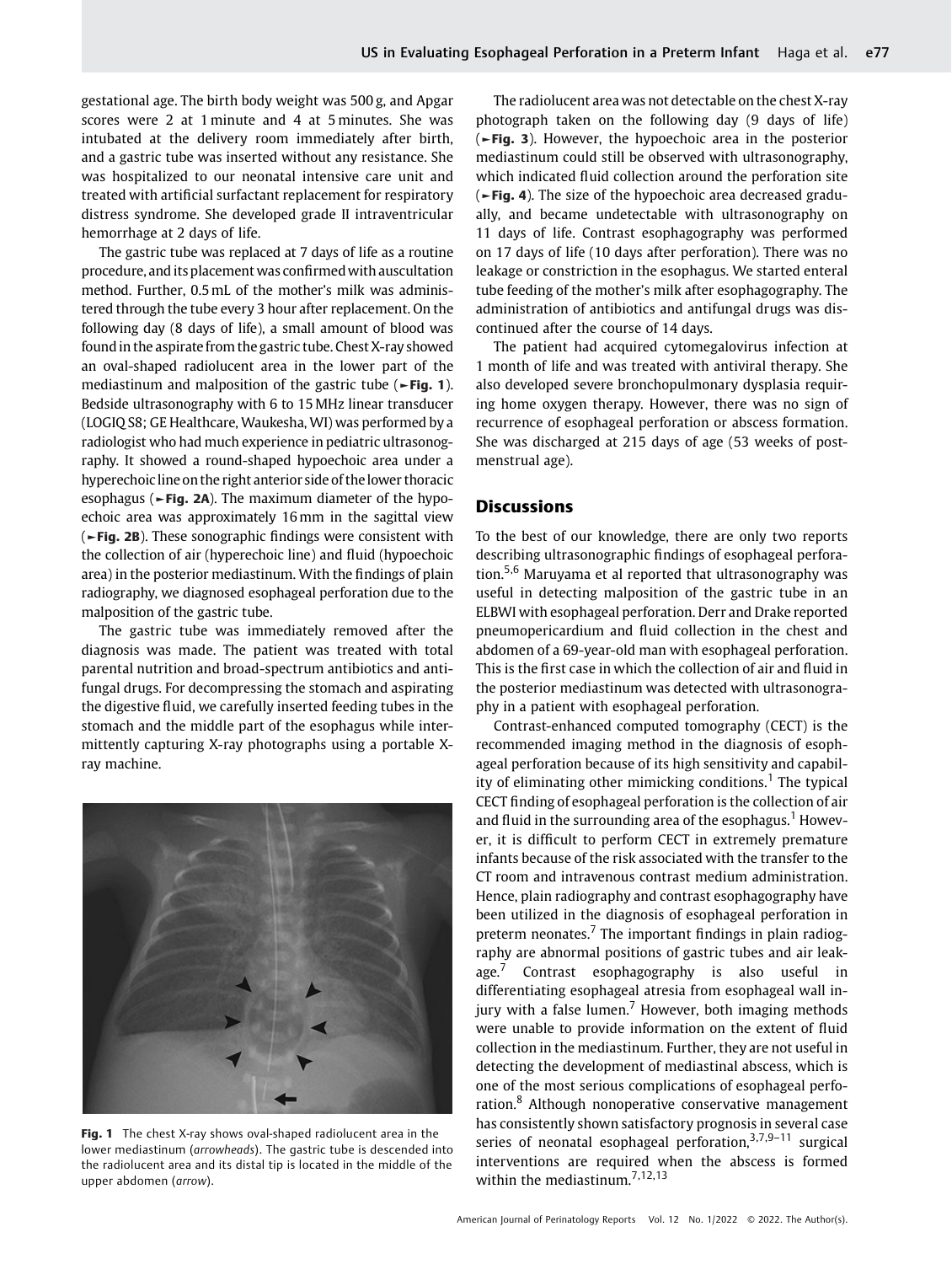

Fig. 2 Transabdominal ultrasonography shows round-shaped hypoechoic area (arrowheads) under a hyperechoic line (thick arrows) in the lower mediastinum in the axial view (A). The esophagus is on the dorsal side of the hypoechoic area (thin arrow). The maximum diameter of the echofree space was approximately 16 mm in the sagittal view (B).



**Fig. 3** No radiolucent area is observed in the mediastinum. The tubes are inserted in the stomach (white arrow) and in the middle part of the esophagus (black arrow).

Ultrasonography is the preferred imaging modality in the clinical setting of neonatal intensive care because of its low invasiveness. It can be performed at bedside without radiation exposure or contrast medium administration. Although ultrasonography cannot scan the whole mediastinum, it can be used to evaluate the lower part of the mediastinum. The technique for visualizing the abdominal and lower thoracic esophagus with ultrasonography is a well-established method that aids in the diagnosis of gastroesophageal reflux disease and hiatal hernia in infants and children.<sup>14,15</sup> Using this technique, we were able to detect and observe the time course of the collection of air and fluid in the posterior mediastinum of the ELBWI with esophageal perforation. The



Fig. 4 Axial view of the lower mediastinum revealing reduced size of the hypoechoic area (arrowheads) in the lower mediastinum on the following day after the diagnosis of esophageal perforation (maximum diameter of the echo-free space is around 10 mm in axial view).

technique for visualizing the lower part of the esophagus was also practicable for nonexperts. In our case, the first evaluation was performed by an experienced radiologist, but the follow-up evaluation was performed by neonatologists. As only the lower part of the mediastinum was visualized with ultrasonography, we could not completely deny the possibility that abscess was formed in other parts of the mediastinum. However, since the size of the hypoechoic space decreased after the treatment was started, we evaluated that inflammation in the mediastinum was controlled. In fact, there was no sign of relapse of inflammation after discontinuation of the antibiotic and antifungal therapy.

X-ray is superior to ultrasonography in finding free air and malposition of medical devices; hence, plain radiography is ideal for diagnosing esophageal perforation. However, it cannot provide much information about fluid collection in the mediastinum. Conversely, ultrasonography can detect fluid collection in the lower mediastinum. Therefore, we believe that combining plain radiography and ultrasonography is useful for diagnosing and evaluating the clinical course